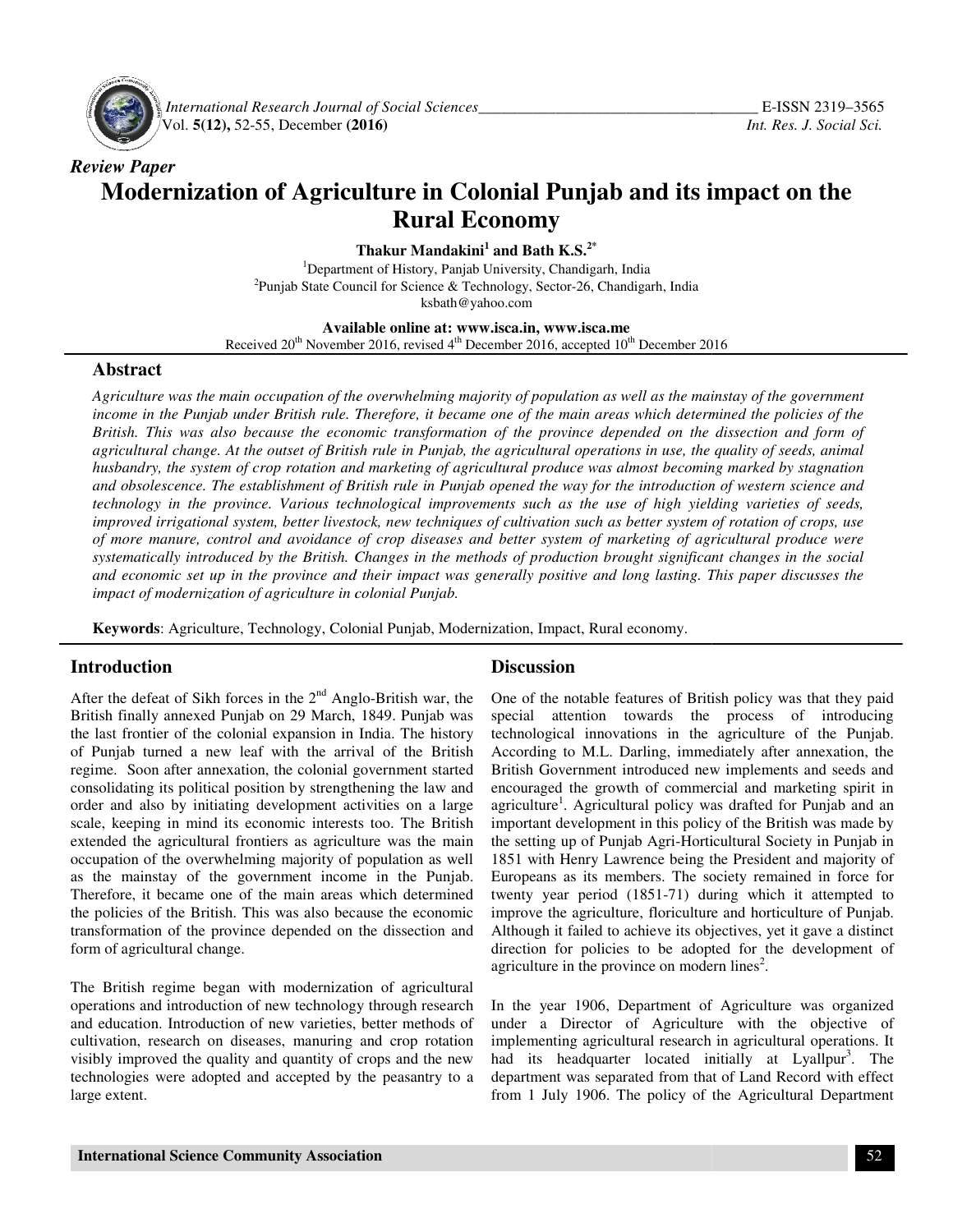was to explain and demonstrate the results of investigations carried out on its experimental farms at Lyallpur, Sargodha, Montgomery and Jullundur etc.

The Punjab Agricultural College was established at Lyallpur in 1909 with the objective of formalizing agricultural education. It offered a four year graduation degree of B.Sc. in Agriculture<sup>4</sup>. Another agricultural centres were opened at Gurdaspur in 1909 and at Jullundur in 1912 to 1913 to demonstrate the methods of dry farming to the farmers<sup>5</sup>.

## **Modern Cultivation Techniques**

More contemporary techniques of cultivation such as better rotation of crops, use of manure and control of crop diseases were introduced gradually. Experiments with various rotations were carried out in the agricultural farm at Lyallpur. The farmers were advised not to follow the crops of the same type of root system. The cultivation of crops which collected nitrogen with their roots was encouraged in the rotation along with green manuring. Moreover, with the development of irrigation, separate rotations of crops were developed for the different categories of land. The colonial Government's approach was comprehensive in the sense that it included promotion of latest implements for greater agricultural output. The task of popularizing the improved implements was supplemented by the village Farmers Associations, which were organized in 1911-  $12<sup>6</sup>$ . The cultivators formed the associations and undertook to follow the advice and recommendations of the agriculture department in all matters connected with the agricultural improvements. They kept the department in touch with the local needs. In 1920-21 these associations were made operative practically in every district. Moreover, farmers' week was observed in the governmental farms in most circles. The cultivators were brought from all over the circle to these centres, so that they might benefit from the exhibition of the latest development and discoveries in agricultural practices<sup>7</sup>.

Three methods were employed to control the crop diseases. In the first place, the varieties which were resistant to diseases were popularized. Secondly, the peasants were educated to adopt improved methods of cultivation such as careful preparation of soil, watering and manuring at proper time and appropriate scheme of rotation. Lastly, the disease spreading bacteria and pests which destroyed the crops were examined by chemical and biological methods. Thus, it is clear that there was a shift, under the impact of the British agricultural policy from primitive to more scientific methods of agriculture<sup>8</sup>.

The Agricultural Department had various experimental farms on which the research work in connection with the testing of relative merits of different types of crops, seed selection, evolution and testing of new experiments, research in connection with rotations of crops, work on the efficiency of manure, etc., was carried out. In 1920 agricultural department

had 7 experimental farms, 15 district farms to work out the local problems and 9 seed farms for the multiplication of pure seeds<sup>9</sup>.

## **New Varieties of Crops and Improvement in Yield**

The research oriented exercises were highly relevant to indigenous requirements. As a result of the work done on the various experimental farms, many new varieties of crops suitable to the climate and soil of the Punjab were introduced. These were wheat, cotton, sugarcane, gram, barley, rice, dates, potatoes, flax, tea, New-Orleans cotton, indigo, tobacco in addition to some English fruits and vegetables<sup>10</sup>. The most important of these varieties was wheat, which was the staple crop grown for sale. The development and expansion of irrigation canals had led to a great expansion of the area under spring crops, especially wheat, which ordinarily covered about 10,000 square miles. In good years such as 1894, 1895 and 1901 it covered more than 10,900 square miles but in famine years of 1897 and 1900 the area under cultivation got truncated only to about  $7,800$  square miles<sup>11</sup>. There were many indigenous varieties of wheat, both red and white, bearded and beardless<sup>12</sup>. The response to British research, experimentation and agricultural policy was manifested in better crop selection and improved yield. Improved varieties of wheat proved to be more successful than others. Among them Punjab 11 wheat, Punjab 8A wheat and Wheat No. 265, Pusa 12, were most prominent. The experiments in wheat demonstrated that Punjab 11 wheat was best suited to the canal colonies while Pusa 12 was welladapted to the un-irrigated parts of the province $^{13}$ .

The area under the cultivation of Punjab 11 wheat in Lower Chenab, Lower Bari Doab and Lower Jhelum colonies was  $302,500$  acres<sup>14.</sup> Pusa 12 wheat continued to be the most popular wheat in the Sialkot, Hoshiarpur and Jullundur districts. The area cultivated for wheat, bajra and jowar increased from 9.3 million to 10.7 million acres. The area under it in 1917 was 10,000 acres. It gave an increased out-turn of at least 25 percent and a premium of 2 annas per maund. It was also very popular for eating purposes<sup>15</sup>. In 1891, about 550,000 tons of wheat was exported from the province. In 1901-02 this figure rose to 623,000 tones. During the ten years ending with 1912 the net export of Punjab wheat to Karachi averaged 899,080 tons which rose to 2,172,094 tons during ten years ending with 1921. Thus, within very little time the agricultural conditions witnessed remarkable improvement, giving cultivators a definitive advantage<sup>16</sup>.

The positive impact of experimentation and research under the British was seen on the cultivation of vegetables also. Among the vegetables, the improved varieties of potatoes were tested in the hills and plains. Scotch varieties were known to have a higher yield. Five scotch varieties – Factor, Admiral, King, Edward, Talisman and Scot were the most important. Other varieties of vegetables such as cauliflower, peas, radish, tomatoes, carrots, onions, chillies etc., were also introduced $1^7$ .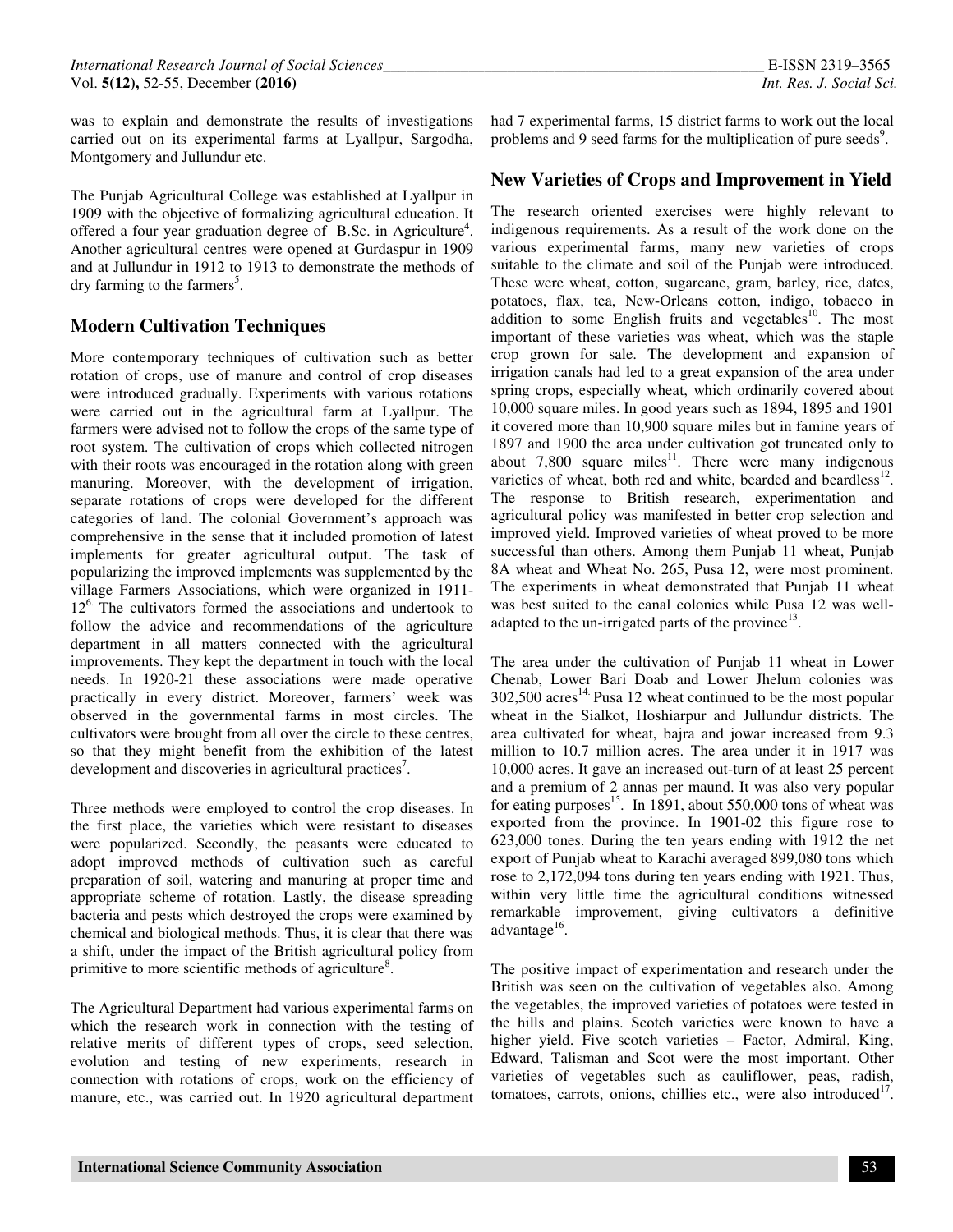Besides new cotton varieties, several improved *desi (indigenous)* varieties were also evolved by the Department of Agriculture. In the South-East Punjab, where *desi* cotton was mostly grown, a useful white flowered variety known as Hansi cotton was evolved $^{18}$ . The area under it was 22,440 acres in  $1922<sup>19</sup>$ . The area of Lyallpur district which used to be the most backward and desolate region of the Punjab in 1891, became the model of Punjab agriculture in 1901. More brilliant success was achieved in the discovery of better varieties of cotton than those ordinarily grown. The high yielding varieties gave more income than the *desi* cotton from the same area.

A variety of American origin cotton, technically called 4F and popularly known as '*Amreekan*' was discovered by Mr. D. Milne. The importance of this variety lied in the fact that it could be used in Lancashire, where there was very little demand for the ordinary cotton with its shorter staple<sup>20</sup>. It was introduced in Punjab in 1914-15 and the area sown was only five acres<sup>21</sup>. However, the area under it increased in the year 1919-20 to 511,000 acres. Thus, it clearly establishes that cotton cultivation became more organized and productive. The yield per acre rose consistently after the British began to promulgate advanced and contemporary modes of agriculture<sup>22</sup>. The increase in yield per acre for cotton from 1891 to 1925 is shown in Table-1.

**Table-1 Yield per Acre (in lbs) for Cotton in Punjab**

| Year      | <b>Year per Acre</b> |
|-----------|----------------------|
| 1891-95   | 81.2                 |
| 1896-1900 | 73.6                 |
| 1901-1905 | 75.8                 |
| 1906-1910 | 95.6                 |
| 1911-1915 | 93.2                 |
| 1916-1920 | 103.2                |
| 1921-25   | 115.6                |

Source: Geirge Blyn, Agriculture Trends in India 1891-1947: Output, Availability and Productivity. Philadelphia, University of Pennsylvania Press, 1966.

The department of agriculture was actively involved experiments and research on agriculture farms in laboratories with a view to securing the adoption by the Punjab peasant of the new methods of farming. The most encouraging results of the British agricultural policy were observed in the cultivation of wheat and cotton where improved varieties of seeds played an important role and were the result of establishment of a chain of agricultural research stations by the Government of India. These research organizations were managed and operated by scientists rather than bureaucrats. These stations, especially the one at Pusa, contributed significantly by identifying superior wheat stains by selecting from hundreds of indigenous varieties. These new seeds became immensely popular $^{23}$ .

## **Conclusion**

When the British annexed Punjab, a large area of the province was already under wheat cultivation as this was the staple food of the population. However, due to absence of sufficient and modern means of transportation, wheat could not be exported out of Punjab and it could not be marketed on a large scale to other provinces. Realizing this, the British concentrated on opening of rail connection in Punjab and also building better metallic roads. These measures opened the agriculture market for the province. The superior quality of Punjab wheat along with the introduction of new and better varieties of the crop led to a substantial demand for the Punjab wheat by the mid 1860s, and soon large quantities of wheat began to be exported from Punjab<sup>24</sup>. This staple crop soon overtook the area of inferior crops like Jowar and Bajra and the Punjab came to be known as a country of wheat. The quality of wheat from Punjab was also got tested by the agriculture department in England and a leading expert, Forbes Watson, who examined more than one thousand samples of Indian wheat, was of the view that these Indian samples were equal in quality with the wheat samples from Australia and America<sup>25</sup>. Since the wheat from the Punjab was dry and without moisture, it was suitable for making flour for baking. At the time of the unavailability of wheat from other countries, England started importing wheat from Punjab and soon it found a firm foothold in the England market, so much so that it replaced the wheat imported by England from America and Russia. Other than different parts of India, the Punjab wheat also found a market in other countries of Europe as well. This led to increase in cultivation of wheat and increase in the area under wheat in Punjab. According to Himmat Singh, Punjab was producing nearly 42 percent of the total wheat produced by India by the end of the nineteenth century<sup>26</sup>.

The rural economy benefitted the most from opening of market for commercialization of agriculture in Punjab. Many inferior crops like jowar and bajra, which were cultivated in large tracts before the arrival of British, soon lost their area to wheat in the Central districts of Punjab as well as in the canal colonies, which had best irrigation facilities. Similarly the cultivation of more cotton was also encouraged by the British regime. Its demand increased especially at the time of American Civil War during the period of 1861 to 1865. At that time, area under cultivation of sugar-cane was replaced by cotton, which had a better commercial value. Many historians have brought out that commercialization of agriculture did not bring much profit to the local peasants as they had to borrow money from the moneylenders to pay land revenue in cash and on fixed time as they could earn only at the time of sale of their crops, which in turn increased their indebtedness $^{27}$ . However, the scientific and